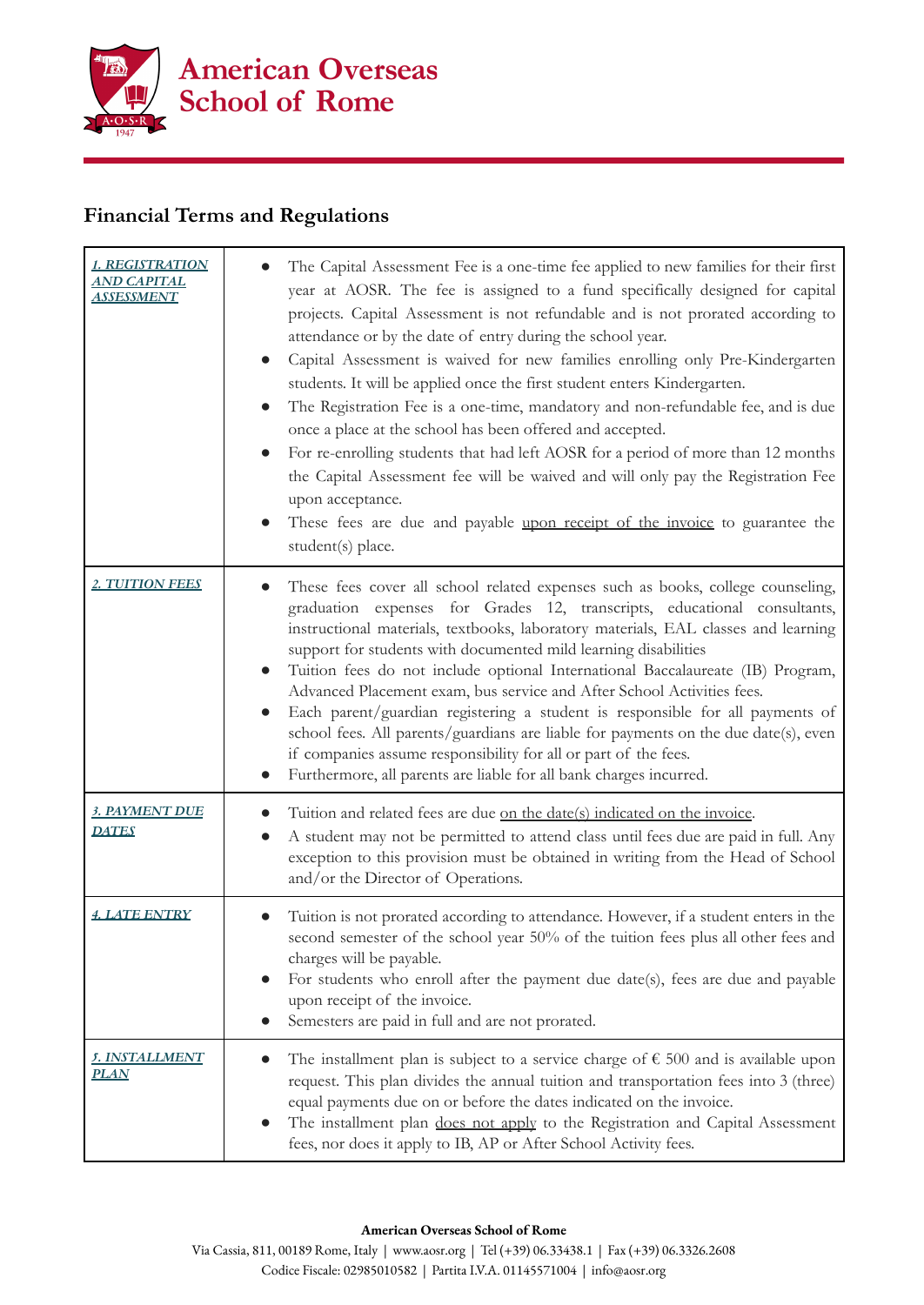

| <b>6. LATE PAYMENT</b>                 | All payments must be net of expenses and any bank handling charges are to be<br>borne in full by the remitter. A penalty charge of 1% per month will be added to<br>any outstanding balance after 30 days.                                                                                                                                                                                                                                                                                                                                                                                                                                                                                                                                                                                                                                                                                                                                  |
|----------------------------------------|---------------------------------------------------------------------------------------------------------------------------------------------------------------------------------------------------------------------------------------------------------------------------------------------------------------------------------------------------------------------------------------------------------------------------------------------------------------------------------------------------------------------------------------------------------------------------------------------------------------------------------------------------------------------------------------------------------------------------------------------------------------------------------------------------------------------------------------------------------------------------------------------------------------------------------------------|
| 7. EARLY<br><b>WITHDRAWAL</b>          | As the school generally admits students for the full year and must budget for<br>teachers, books and supplies accordingly, the school cannot offer refunds for early<br>withdrawal. AOSR will not reimburse any payments for a current semester because<br>of student's absences, withdrawal, suspension or expulsion. In some extenuating<br>circumstances, a student must withdraw before the close of the school year. In<br>such cases:<br>When a student must withdraw before the beginning of school, a 90% tuition<br>refund will be made.<br>If a student cannot attend second semester, AOSR will reimburse 50% of annual<br>$\bullet$<br>tuition if it is notified of a transfer within the first week of December.<br>Notifications should be done to leaving@aosr.org. Official transcripts and records<br>are released only after all financial obligations have been met.<br>Semesters are paid in full and are not prorated. |
| <u>8. RETURNING</u><br><b>STUDENTS</b> | All students returning to AOSR for the following school year will receive their<br>invoice in April/May. Invoices are payable on or before the due date(s) indicated<br>on such invoice(s).<br>Due to AOSR's open enrollment policy, we cannot guarantee a returning<br>student's place after the payment deadline and AOSR may assign the place<br>to a new student.                                                                                                                                                                                                                                                                                                                                                                                                                                                                                                                                                                       |
| <u>9. LATE</u><br><b>RE-ENROLLMENT</b> | Returning students whose parents/guardians submit re-registration confirmation<br>after March 21, 2022 will be charged a late re-registration fee of € 150 per student.                                                                                                                                                                                                                                                                                                                                                                                                                                                                                                                                                                                                                                                                                                                                                                     |
| <u>10. FINANCIAL</u><br><u>AID</u>     | Financial aid is granted on an individual basis per year and is considered for<br>students whose parents or guardians submit evidence of financial hardship.<br>Financial aid will be offered to families of continuing students.<br>Application forms may be obtained or downloaded from our website at<br>www.aosr.org/admissions.<br>Financial Aid available is a specific and limited amount for the academic year<br>determined by the Board of Trustees.                                                                                                                                                                                                                                                                                                                                                                                                                                                                              |
| 11. SCHOLARSHIP<br><u>AWARD(S)</u>     | Scholarships are awarded to students on the basis of both academic merit and<br>financial need.<br>Students with distinguished academic excellence records and who submit evidence<br>of financial hardship are most eligible for Scholarship Awards.                                                                                                                                                                                                                                                                                                                                                                                                                                                                                                                                                                                                                                                                                       |
| <u>12. BUS SERVICE</u>                 | School bus routes are arranged to offer THE MOST convenient service possible.<br>Afternoon bus service is at 3:40 pm. There is a 5:15 pm bus service also available<br>but with a limited number of seats and drop off stops, ONLY for students who<br>are regularly signed up for after-school or supervised extra-curricular activities.<br>The 5:15 pm bus parents must note that this is not a door to door service. Please<br>first check availability with the Bus Coordinator, Mr. Aureli (vaureli@aosr.org).                                                                                                                                                                                                                                                                                                                                                                                                                        |

## **American Overseas School of Rome**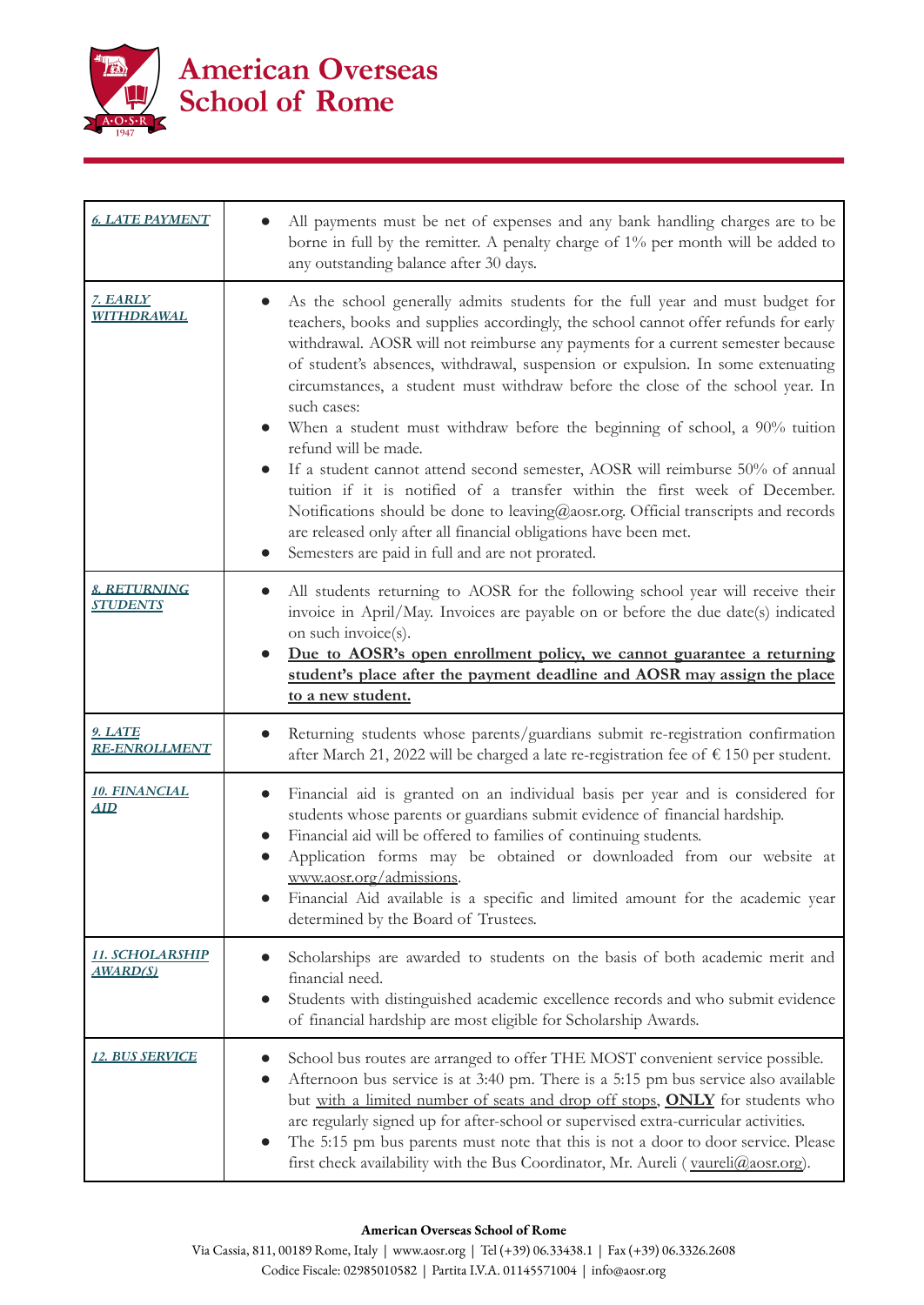

|                        | Please refer to our "Bus Regulations and Code of Conduct" available on our<br>website at www.aosr.org/admissions/bus-service<br>AOSR reserves the right to change routes and times during the school year as<br>needed.<br>Partial use of the bus service is not allowed.                                                                                                                                                                                                                                                                                                                                                                                                                                                                                                                                                                                |
|------------------------|----------------------------------------------------------------------------------------------------------------------------------------------------------------------------------------------------------------------------------------------------------------------------------------------------------------------------------------------------------------------------------------------------------------------------------------------------------------------------------------------------------------------------------------------------------------------------------------------------------------------------------------------------------------------------------------------------------------------------------------------------------------------------------------------------------------------------------------------------------|
| <u>13. LUNCH COSTS</u> | Lunch costs are not included in the Tuition Fees but are complimentary for<br>students in Pre-K through Grade 3. From Grades 4 to 12, cafeteria fees are à la<br>carte.<br>Student lunch accounts are paid directly to the caterer, cafeteria cashier or online<br>via Pedevilla App (https://aosr.pedevilla.it) where parents have access using the<br>AOSR Mail Account. AOSR does not accept payment on behalf of the caterer.<br>Please visit "Student Life - Cafeteria Service and Lunch Menus" for additional<br>information.                                                                                                                                                                                                                                                                                                                      |
| <u> 14. BILLING</u>    | A photocopy of the " <i>Tessera Sanitaria" or "Codice Fiscale</i> " of the person whose<br>name appears on the invoice must be submitted to the Billing Office<br>(billing@aosr.org) in compliance with art. 21, Law Decree 31 May 2010 no.78.<br>Parents/legal guardians must inform AOSR if a specific third party will pay the<br>school fees on their behalf. It is however the responsibility of the parents/legal<br>guardians to ensure that the third party payments are made according to AOSR's<br>payment terms.<br>Parents/legal guardians are liable for any outstanding balances of school fees<br>including charges for late payments.                                                                                                                                                                                                    |
| 15. PAYMENTS           | In compliance with D.L. $n^{\circ}124/2019$ , starting January 1, 2022, the maximum<br>payment to be made in cash (euros) single or cumulative payments should be $\epsilon$<br>1.000.<br>Checks (Euros or U.S. dollars) or wire transfers (Euros or U.S. dollars). Checks are<br>made payable to AMERICAN OVERSEAS SCHOOL OF ROME.<br>For wire transfers it is of utmost importance to include the Family Code and the<br>$\bullet$<br>student's last name for whom payment is made.<br>The school's bank account payment details are to be found at the left handside<br>below the Invoice sent by the billing office.<br>Please send a copy of the bank receipt/wire transfer to the school cashier<br>$\bullet$<br>immediately, either by fax at $+39$ 06 33262608 or a scanned copy to the cashier<br>Ms. Susan Ellis by email at: cashier@aosr.org |

*AOSR reserves the right to accept or re-enroll a student as per AOSR's sole judgment*

\_\_\_\_\_\_\_\_\_\_\_\_\_\_\_\_\_\_\_\_\_\_\_\_\_\_\_\_\_\_\_\_\_ \_\_\_\_\_\_\_\_\_\_\_\_\_\_\_\_\_\_\_\_\_ \_\_\_\_\_\_\_\_\_\_\_\_\_\_\_\_\_ Signature of Parent No.1 / legal guardian Last Name Last Name First name Relationship to student(s):  $\Box$  Parent  $\Box$  Legal Guardian